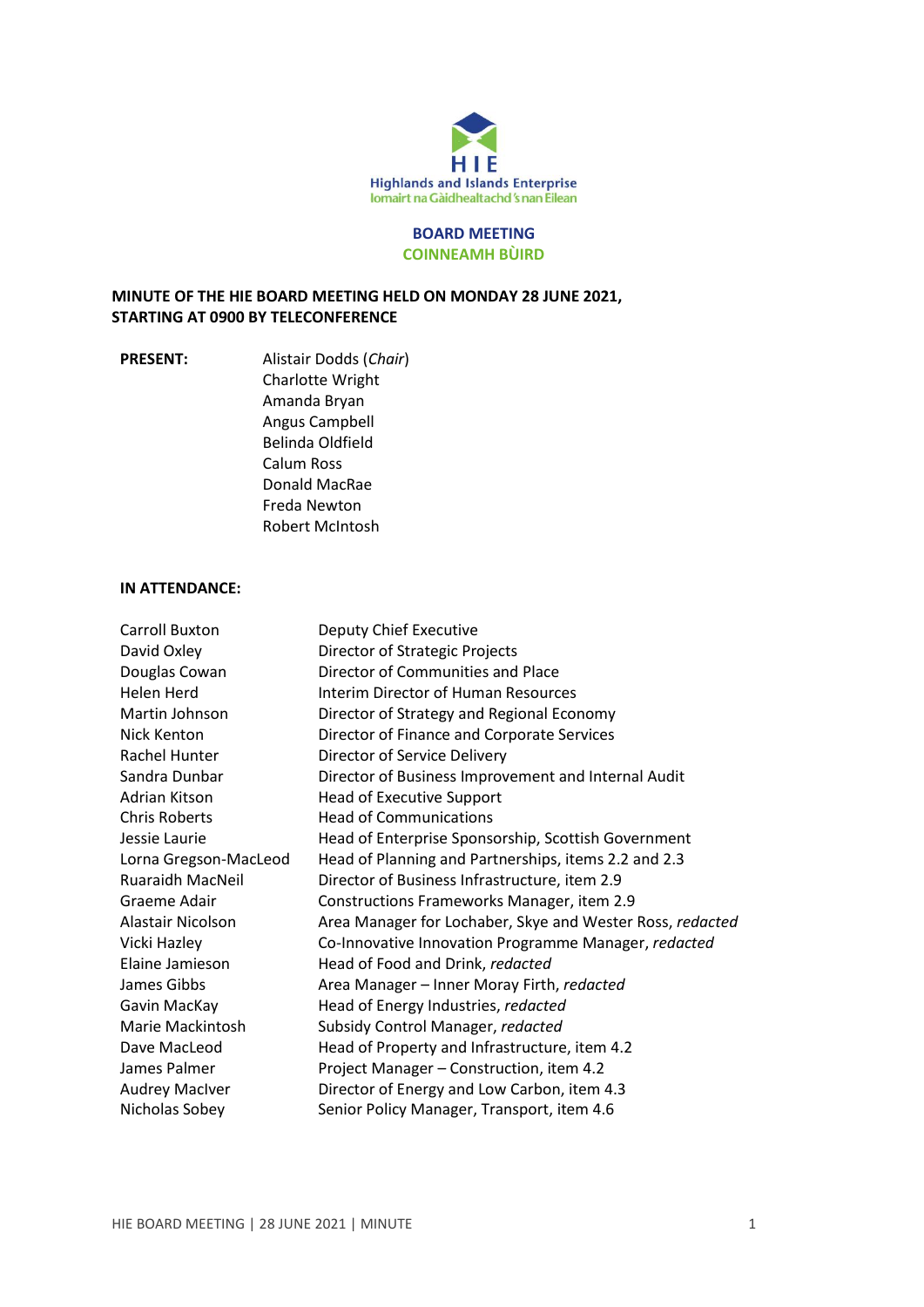#### **1 STANDING ITEMS CUSPAIREAN COTHROMACH**

## **1.1 Welcome and apologies**

The Chair opened and welcomed everyone to the meeting noting that it would be the final Board meeting that the Chief Executive would be attending prior to leaving HIE at the end of July. The Chair also welcomed the Head of Enterprise Sponsorship, Scottish Government.

Apologies were received from Paddy Crerar and it was noted that Belinda Oldfield would require to leave the meeting at 3.00pm and Amanda Bryan would require to leave the meeting at 4.00pm.

## **1.2 Declarations of interest**

The following interests were declared:

- [*Removed in the interests of the effective conduct of public affairs*].
- Belinda Oldfield has a related party interest in Mott MacDonald, which has involvement in engineering works affecting the Cairngorm funicular, item 4.2. It was agreed that she would be excluded from the current Board consideration and leave the meeting when this item is discussed.
- Rachel Hunter declared a conflict of interest in relation to item 4.5 Space Programme and the associated sub-items. It was agreed that she would leave the meeting when these items are discussed.
- Calum Ross and Freda Newton declared an interest in tourism, noting item 4.4 Update on Tourism and issues raised at the last Board meeting. This was noted, but considered not to present a conflict which merited leaving the meeting.
- Nick Kenton and David Oxley declared an interest in item 3.3 Wave Energy Scotland EuropeWave project for homologation as HIE-appointed Directors on the Board of Wave Energy Scotland (WES). This was noted, but considered not to present a conflict which merited leaving the meeting.
- Alistair Dodds declared an interest in relation to item 5.1 Approvals List January March 2021 noting this detailed an approval for Highland Print Studio of which he is a Board member. This was noted, but considered not to present a conflict.
- Calum Ross declared an interest in relation to item 5.1 Approvals List January March 2021 noting this detailed an approval for Argyll and the Islands Tourism Cooperative of which he is a co-opted Director. This was noted, but considered not to present a conflict.
- Angus Campbell declared an interest in relation to item 4.6 Ferries Update noting that he is the Chair of the CalMac Community Board. It was agreed that as the paper is largely about informing a strategic/policy position and doesn't include any funding decisions, HIE would benefit from Angus's knowledge and experience, and he could participate in the discussion of this paper.

## **1.3 Minute of Board meeting held on 27 April 2021**

The minute of the Board meeting held on 27 April 2021 was approved.

- **1.3.1** [*Item removed in the interests of the effective conduct of public affairs*]
- **1.3.2** [*Item removed in the interests of the effective conduct of public affairs*]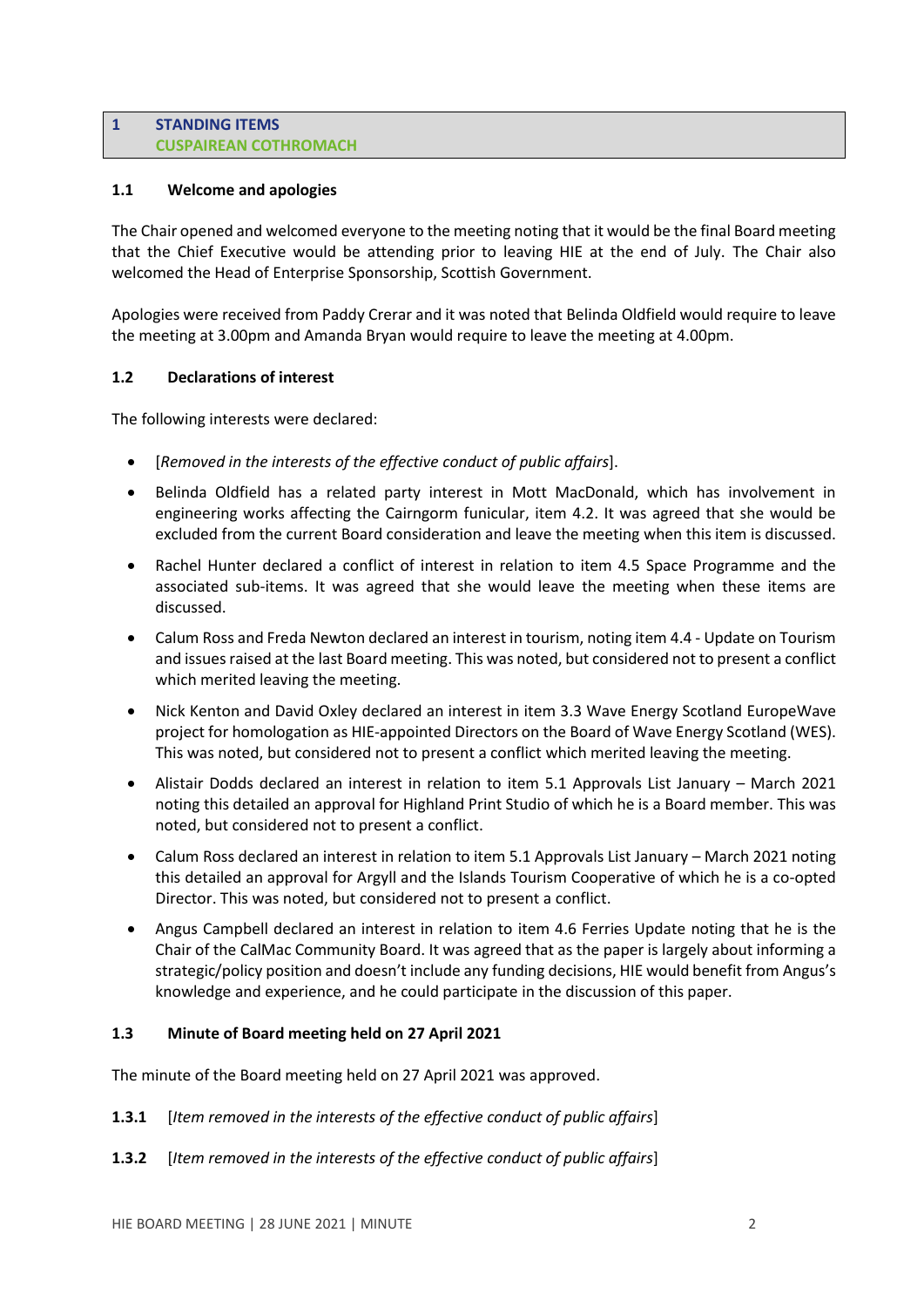## **1.4 Matters arising from the minutes and action grid**

Amanda Bryan asked whether the conflict of interest situation raised under item 3.2 Life Sciences Innovation Centre at the previous Board meeting had been considered. The Director of Business Improvement and Internal Audit confirmed that a draft note had been prepared and would be issued to both Amanda Bryan and Angus Campbell.

All other matters arising from the minutes of 27 April 2021 will be covered during the meeting.

There were no matters arising from the minutes of the meetings held for Nigg.

The Board noted that the action grid was very useful, up to date and working well but asked what happened to any outstanding actions following the Board meeting. It was confirmed that any outstanding actions are carried over to the next action grid.

## **1.5 Chair and Chief Executive update**

The Chief Executive provided an update, noting that HIE continues to work with Scottish Government, cross agency and other stakeholders on the COP26 Action Group.

Following procurement, the construction contract for the Life Sciences Innovation Centre on Inverness Campus has been let with Robertson Construction announced as the successful bidder.

Strategy work currently underway includes the Programme for Government; the Scottish Government 10-year Economic Strategy and the refresh of the Enterprise and Skills Strategic Board 3-year strategy, all of which will inform HIE's own 3-year strategy refresh.

The Director of Strategic Projects provided an update on CS Wind, highlighting that HIE continues to engage with legal agents who advise HIE has a strong case if there is a requirement to go to court.

The Director of Finance and Corporate Services provided an update on the VAT situation, reporting on a meeting with HMRC on 3 June 2021. The areas covered during the call were 1) Business; 2) Non Business; 3) Partial Exemption; and 4) Overheads. The Director noted that this should be finalised prior to HIE'sfinal accounts for 2020/21 being completed.

The Director of Business Improvement and Internal Audit provided an update on the Nigg court case, noting that the domestic court case had concluded in HIE's favour, an appeal had been refused and HIE was seeking to recover expenses.

The Chair provided an update on Board appointments, outlining that applications for three extensions were in progress and a further three due in March 2022, with a view to extending by 1-2 years. [*Sentence removed in the interests of the effective conduct of public affairs*]. Work on an updated skills matrix for the Board is moving forward.

The process for the appointment of a new Chief Executive is also moving forward with the appointment of an executive search company to work with HIE.

A first meeting with the new Cabinet Secretary for Finance and the Economy, Ms Forbes and the new Minister for Business, Trade, Tourism and Enterprise, Mr McKee took place on 22 June 2021. As this was the first meeting, it was held jointly with Scottish Enterprise and South of Scotland Enterprise, involving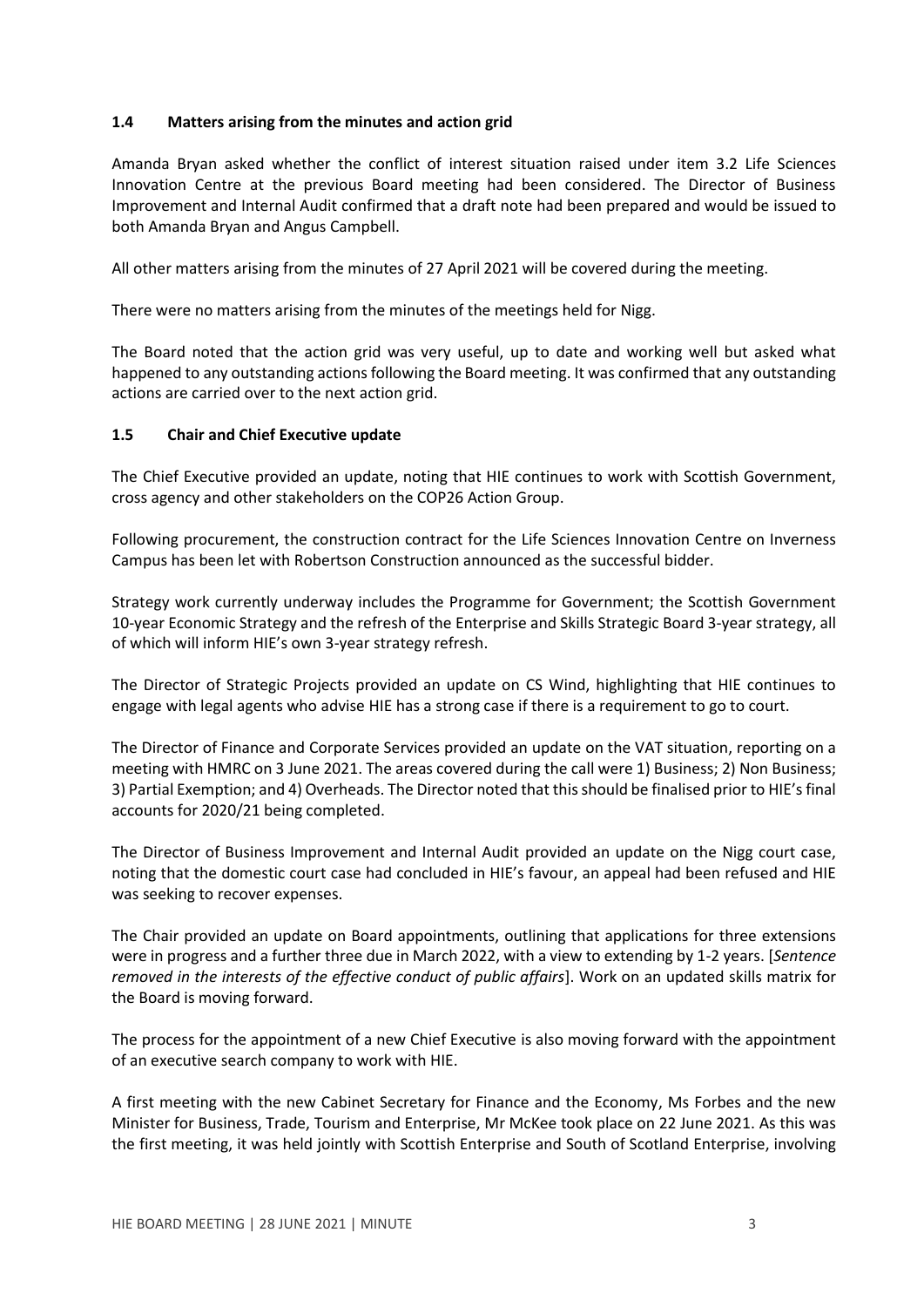the Chairs and Chief Executives of each agency. Future meetings will be on a one-to-one basis with each agency. It was noted that the Cabinet Secretary placed emphasis on actions and implementation.

A meeting also took place on the same day with the Cabinet Secretary for Rural Affairs and Islands, Ms Gougeon where the discussion included housing, transport and ferries. The Cabinet Secretary noted that she was keen to stay in contact.

A briefing session took place with Highlands and Islands MPs and MSPs on 18 June with a well-received presentation made by the Chief Executive and the Head of Planning and Partnerships. Questions were raised regarding ferries and housing.

Further virtual Board engagement events had taken place, focusing on Shetland and Caithness and Sutherland, where the feedback noted the impressive response from HIE on the various Covid funds. Notes of these events will be issued to the Board.

A structured meeting of the Cairngorm Advisory Group had taken place where items discussed included the masterplan. The next meeting will take place at the end of August.

A meeting of the Highlands and Islands leaders group had taken place. It was agreed to continue to work together but there was further work required to justify the need for a regional economic partnership. Work will continue on the Terms of Reference for such a partnership.

The Chair had made a productive visit to meet with Dorothy Pritchard, Chair of Melness Crofters Estate and to see the site for the proposed Spaceport.

## **2 RESOURCES AND GOVERNANCE GOIREASAN IS RIAGHLACHAS**

### **2.1 Financial statement**

The Director of Finance and Corporate Services presented a report on the Financial Statement to 31 May 2021, with the key points to consider being commitment and spend.

HIE staff remain comfortable with the overall level of commitment at this stage in the financial year, with approved capital sitting at around £11.1m over-committed. This splits into a negative reserve of £7.8m and over-commitments on individual budgets of around £3.3m. It is expected that individual budget holders deal with their over-commitments. Within this £3.3m there is a holding figure relating to a potential pressure emerging on the funicular repair project. This is not yet a formal revised forecast and is still under active review and will need to be managed.

Spend for the first two months is sitting at around £2m against a straight line profile of £7.8m. This is a slow start but understandable in view of the amount of capital moved in the final quarter of last year.

Overall approved revenue is sitting at £4.2m under-committed of which £3m represents the one-off Covid consequentials funding. The revenue negative reserve has also increased slightly from £0.33m to £0.49m but given the commitment levels there is no concern with this at present. Revenue spend to date is £4m against a straight line profile of £6.5m, behind the 2019 position, which was closer to straight line.

Financial Transactions (FTs) are a relatively new funding stream. We are focused on maximising their potential this year by utilising the full £2.6m available and are starting to see some evidence of a change of approach regarding consideration of loans rather than grants.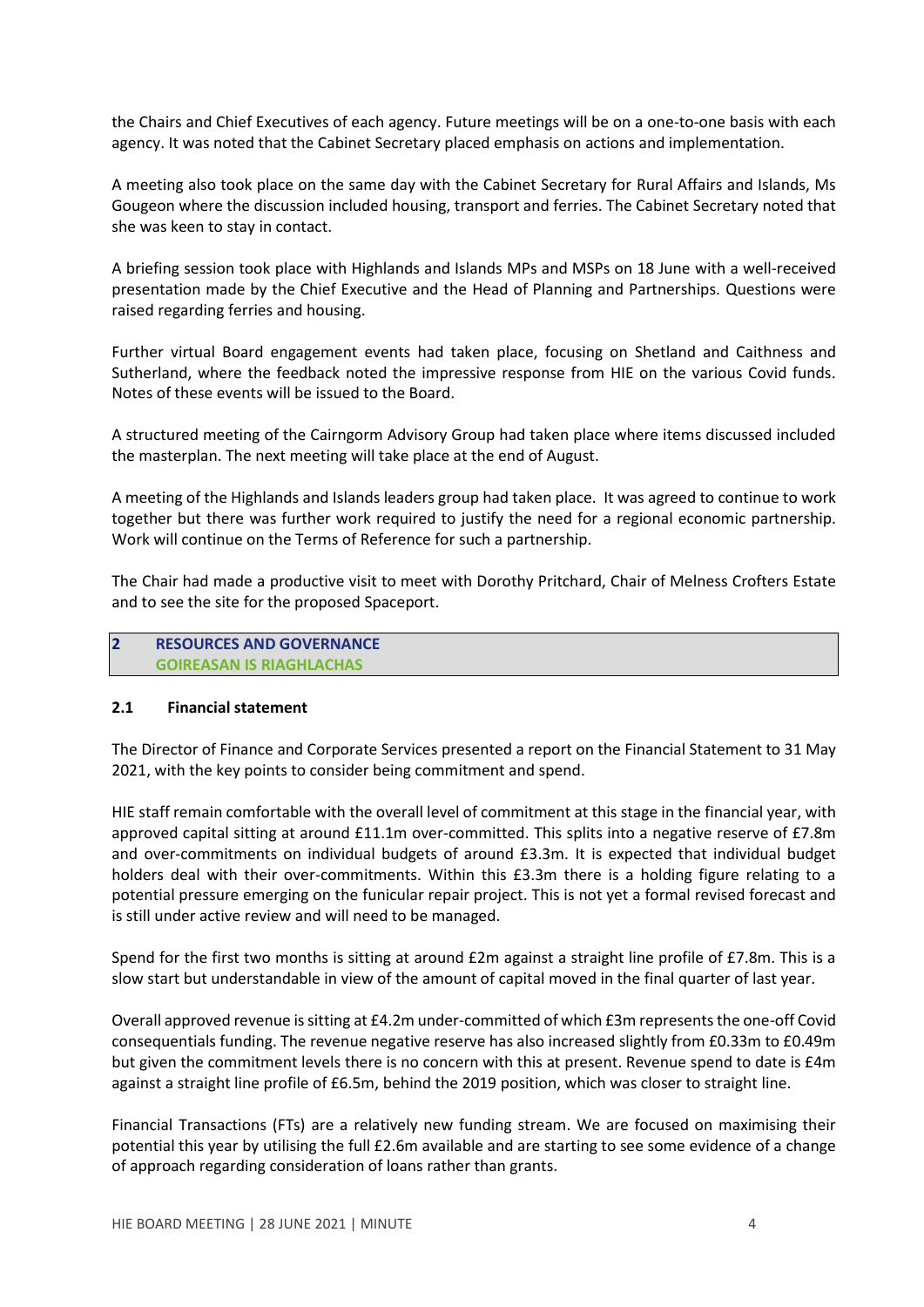The Board asked a question in relation to entrepreneurship and leadership and why there was no budget when there was a need to support businesses with entrepreneurial flair. The Chief Executive explained that this subject was under review as part of the account management journey and that previous programmes were continuing to be run during the current year.

The Board noted the paper.

### **2.2 Performance update**

*Lorna Gregson-MacLeod joined the meeting.*

The Head of Planning and Partnerships provided a short update on progress against targets to date for 2021-22. The key points to note are 1) the update against key measures targets published in the Operating Plan; 2) The good outcomes to date for fragile area job creation, particularly in the Innse Gall area; 3) The average salary is higher than at the end of 2020/21 with higher value jobs being supported; and 4) Turnover is slightly lower at this point compared to previous years which is to be expected given the economic context.

The Board noted the update highlighting the value of targets as a means of achieving economic development outcomes, but not an end in themselves.

## **2.3 End-year review 2020/21**

The Head of Planning and Partnerships presented the year-end review which seeks to provide a balanced view of organisational performance in 2021 covering both HIE's response to COVID-19 and wider operational activity.

In 2020/21, the UK's departure from the European Union and the economic crisis triggered by COVID-19 posed an enormous risk to businesses and communities across the Highlands and Islands. HIE responded rapidly to support clients and wider communities. Early actions included 1) Engagement with businesses, communities and public sector partners to gather data and intelligence; 2) Active participation in COVID-19 response groups; 3) Promotion and implementation of Community and Business Resilience Funds; 4) Development of local resilience plans and sectoral responses; and 5) Adapting products and services and delivering quickly using digital platforms.

HIE worked closely with Scottish Government, enterprise and skills agency partners, local authorities and industry organisations to develop local, regional and national responses. HIE had a key role in the funds announced by the Scottish Government, through either direct delivery or other support.

The development of the Find Business Support portal, which had launched in January 2021, proved to be extremely valuable for shared communications and a consistent and clear entry point for customers looking for support across the enterprise and skills environment.

Throughout the year, partners reviewed projects and sought to learn lessons and inform the design and delivery of subsequent funds. The enterprise and skills partners intend to continue this dialogue to inform future delivery processes and models to ensure the economic development needs of Scotland are met.

HIE received an additional £16.6m of budget from Scottish Government which together with repurposed GIA, allowed us to extend our reach to support resilience and recovery across the region. HIE approved £22.56m towards grant schemes in addition to the £25.0m of Pivotal Enterprise Resilience Fund and Tourism and Hospitality Hardship funds awarded and paid to organisations in the region by others.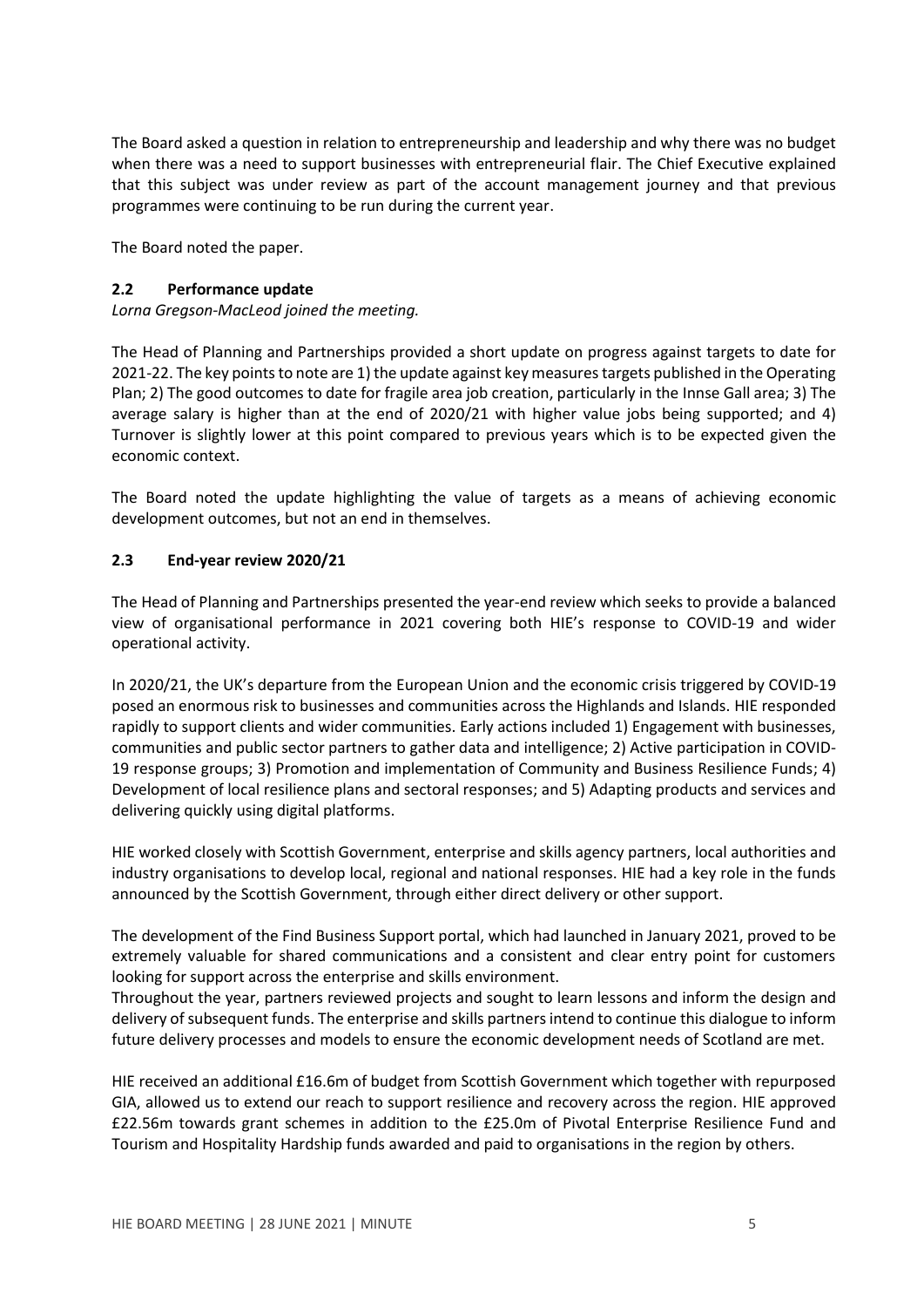The Board noted the comprehensive report and the outstanding effort which contributed to the list of achievements that will feed into the annual report and accounts. The need for a separate section for partnership and collaboration in the report was noted. The Board were also keen for the list of achievements to be summarised for public distribution following the signoff of the annual accounts. An information paper and a Board workshop on the Performance Framework will be held at the end of November 2021.

*Lorna Gregson-MacLeod left the meeting.*

## **2.4 Minute of the Risk and Assurance Committee held on 1 June 2021**

The Chair of the Risk and Assurance Committee (RAC) reported on matters discussed at the meeting held on 1 June 2021, noting that it was a full meeting with 26 items covered.

The papers discussed covered three areas, 1) Current and Emerging Issues, 2) Accounts Related and 3) Planned Activity.

[*Paragraph removed in the interests of the effective conduct of public affairs*].

Under Accounts Related, it was noted that production of the annual accounts was proceeding against a challenging timetable. The Audit Scotland management report had concluded that controls were operating as expected.

Under Planned Activity, papers discussed included subsidy control, write-offs and the risk register. [*Sentences removed in the interests of the effective conduct of public affairs*].

The RAC Chair thanked the Director for the work that has gone into reviewing and responding to the allegations and for the professional way in which this has been handled.

The Board Chair thanked the Committee for the assurance that they provide to the Board.

### **2.5 Minute of the Remuneration Committee held on 17 June 2021**

In the absence of the Chair of the Remuneration Committee, the Chair of HIE as a member of the Remuneration Committee provided a brief update. The purpose of the meeting was to discuss the pay award proposed by HIE for the Chief Executive and Directors. The Chair confirmed that performance appraisals had been completed for the Chief Executive and Directors which is a requirement prior to the implementation of any pay award and that the pay award was in line with pay policy guidance from the Scottish Government. The Committee approved the recommendation to implement the pay award.

### **2.6 Annual report from the Risk and Assurance Committee**

The Chair of the Risk and Assurance Committee and the Director of Business Improvement and Internal Audit provided a brief overview of the paper which provides a summary of the Risk and Assurance Committee's activity in-year and an opinion on the internal control environment.

The Committee met as planned five times during 2020/21. Items discussed were aligned to the agreed plan and covered key risk areas. The Committee was content with the quality of internal and external assurance reports, although opportunities to improve transparency were noted in some areas. Areas for ongoing consideration in 2021/22 were also identified.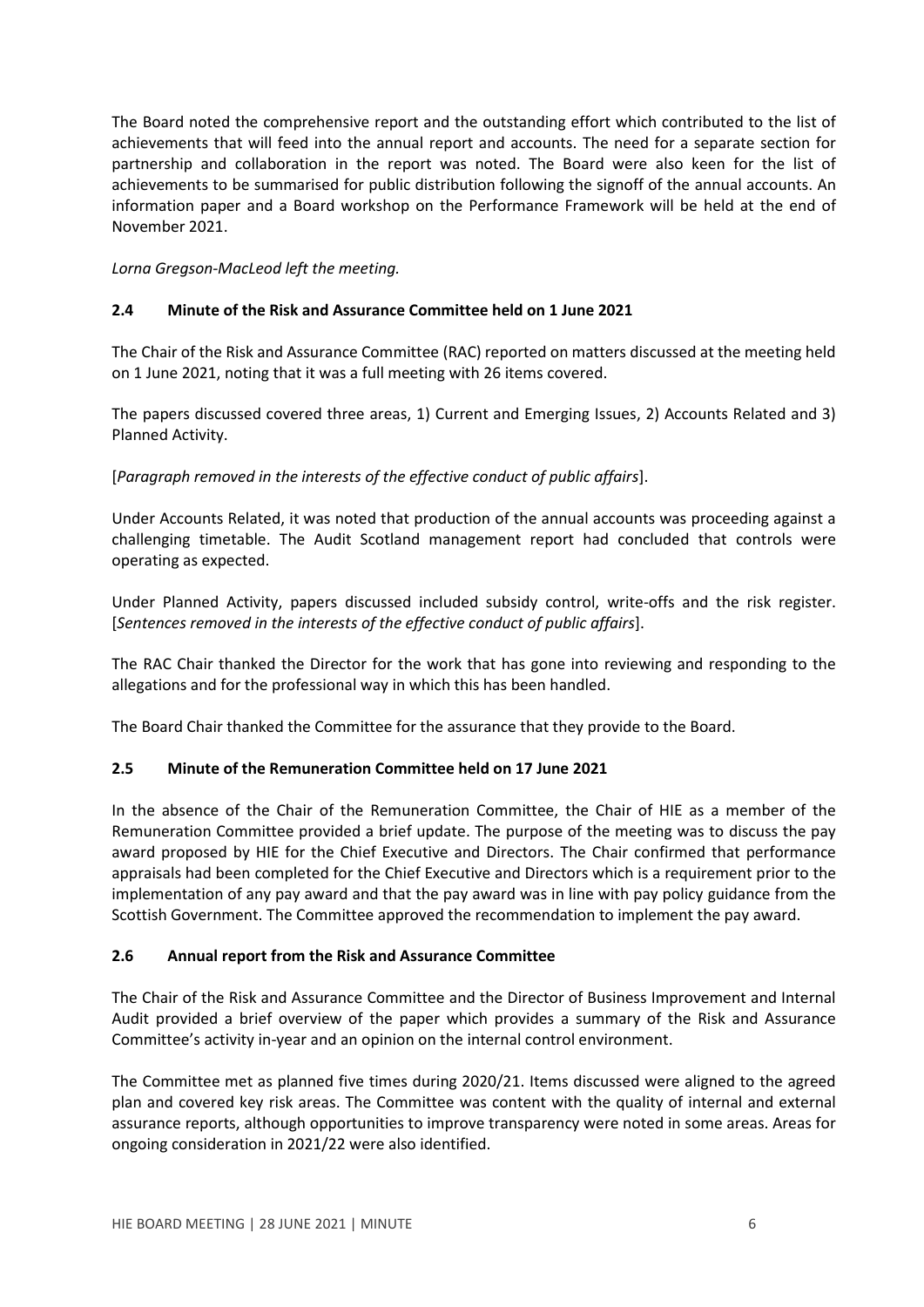The work of the Committee in-year has been comprehensive and should provide positive assurance for the Board in relation to the HIE internal control environment.

The Board noted the comprehensive report and agreed that it provided positive assurance to the Board, and thanked the Committee.

## **2.7 Risk register**

The Director of Business Improvement and Internal Audit presented the updated risk register at June 2021, highlighting new and amended risks and the movement of scores over time. These included the increase to the risk scoring for three risks, two relating to Cairngorm – project delivery and failure to maximise regional benefits – and one related to Cairngorm Mountain – stakeholder engagement, communication and information management. Three corporate risks have been added, Impact of Covid on the tourism sector, [*Sentence removed in the interests of the effective conduct of public affairs*]. One risk has been removed from the register relating to Shetland FM.

The risk process has also been updated to include earlier assessment of a risk.

[*Paragraph removed in the interests of the effective conduct of public affairs*].

## **2.8 Risk appetite**

The Director of Business Improvement and Internal Audit presented updated Risk Appetite Statements for HIE highlighting the proposed changes to ensure that HIE's delivery approach remains fit for purpose given budget capacity, increasing demands on resources, the new Operating Plan with refreshed priorities and changes in the external support environment.

To support changes in the delivery environment, a number of guidance documents have been updated, including 1) Resource Prioritisation Approach, 2) Intervention Framework and 3) Risk Appetite Statements. These documents support an increased focus on strategic alignment, opportunity cost resource choices, risk consideration and appropriate consideration of intervention type at the earliest stage of due diligence. These documents have been aligned to the updated Initial Strategic Assessment document and associated guidance.

The Board endorsed the approach and asked how successful this had been in terms of awareness and using in practice. The Director confirmed that it had been used to move forward Covid funding and the Investment Committee being a practical place for implementation and consistency. The Chief Executive also noted that the process had been brought to life due to events in the past year which let staff see how to use this in reality. The Board were also interested to know how different classifications were used and if these were reviewed at any point in time in application. The Director noted the comment and agreed the need to review.

### **2.9 Property strategy**

*Ruaraidh MacNeil and Graeme Adair joined the meeting.*

The Director of Business Infrastructure and the Construction Frameworks Manager presented the new HIE Property Strategy. This followed a request from the Board in August 2020 that a new Property Strategy for HIE be developed in support of our ambitions for our region. The draft strategy follows several meetings and workshops in 2020 and early 2021, involving Board and Leadership Team members, and staff from HIE's area and core teams along with engagement with a wide range of external partners.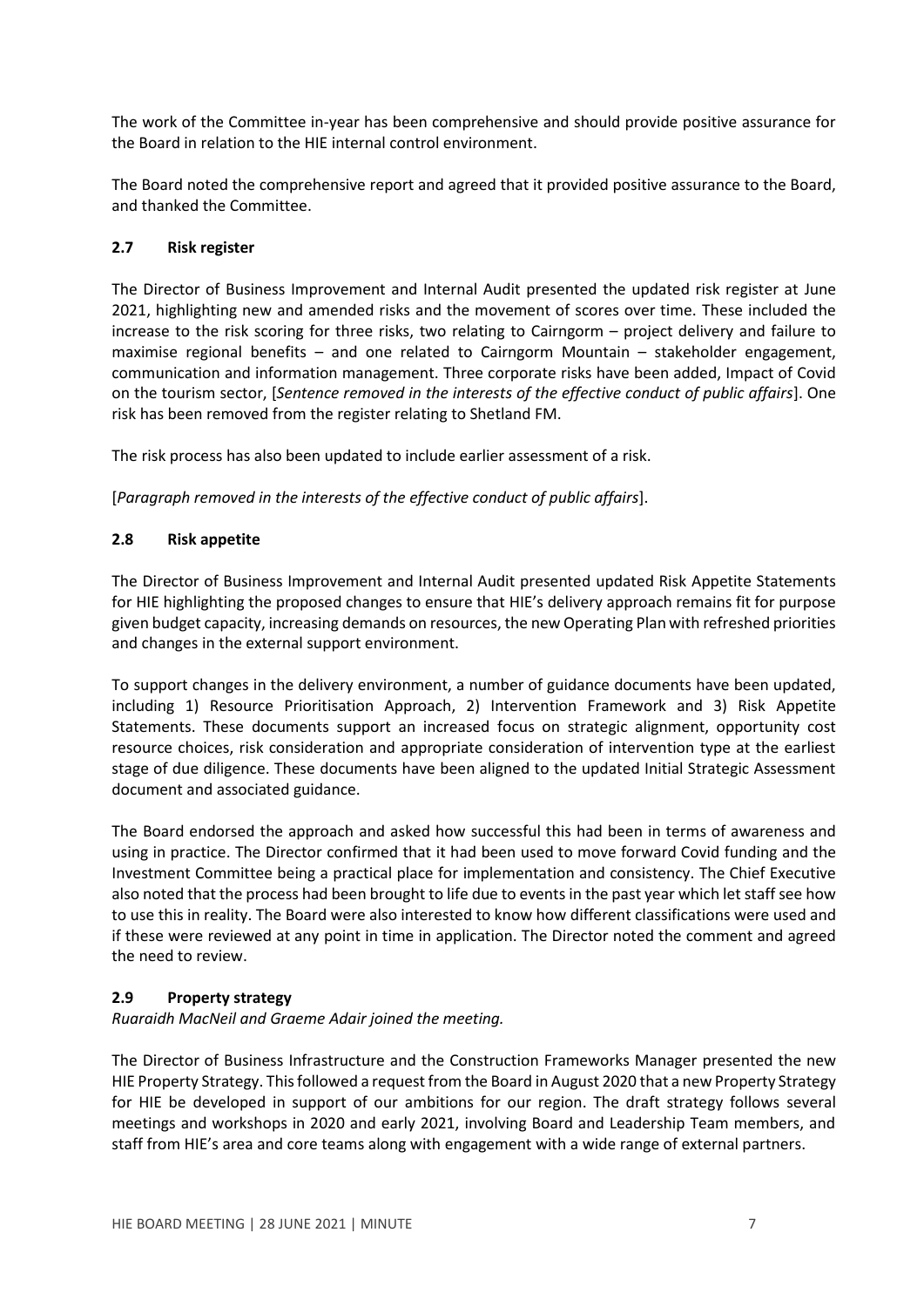The region has extensive market failure in terms of property investment for commercial use across almost all locations and in many sectors that are important to our economic prospects. Because of this, over the years HIE has developed an extensive property portfolio across many locations. HIE will continue to invest in support of growth where opportunities arise and where resources allow in line with our Operating Plan priorities. The new Property Strategy has been developed to ensure that future investment is planned in a way that will make the most of business opportunities, is better balanced towards geographical areas in most need, and makes a significant contribution towards the Scottish Government's transition to net zero target.

The Board welcomed the new Property Strategy commenting that it provides a valuable overview and welcomed Area Manager engagement in its design and delivery. Asking if there would be further communications regarding implementation, it was confirmed that the process of ongoing dialogue with Area Teams will start the implementation process.

With office uptake being low, the Board asked if selling office space by the hour or week was an option that could be explored. The Director confirmed that this was already being considered on Dingwall Business Park.

The Board provided their endorsement and approval of the strategy.

*Ruaraidh MacNeil and Graeme Adair left the meeting.*

## **3 INVESTMENT DECISIONS CO-DHÙNAIDHEAN AIRGEAD-TASGAIDH**

## **3.1 Space Hub Sutherland update and project approval**

*Rachel Hunter left the meeting. David Howie joined the meeting.*

The Director of Strategic Projects updated the Board on a series of complementary workstreams being undertaken to progress Space Hub Sutherland as a launch site for small, commercial satellites on land leased from Melness Crofters Estate (MCE) on the A' Mhoine peninsula.

Decisions on HIE's application to the Scottish Land Court and a judicial review into the Highland Council's August 2020 decision to approve HIE's planning application for the spaceport were both anticipated in August 2021. [*Sentence removed in the interests of the effective conduct of public affairs*]. Ground investigation works had been carried out as planned in May / June, and a full report was expected shortly. In addition, HIE's launch partner, Orbex, had appointed its first Sutherland-based employee.

HIE staff were continuing to carry out due diligence in order to present a full business case for Space Hub Sutherland for the Board to consider later this year. Given the complexity of the project and the significant progress currently being achieved, it was recommended that the former Board sub-group on space be reestablished as an advisory body, focusing on progressing due diligence.

[*Paragraph removed in the interests of the effective conduct of public affairs*].

In discussion, Board members highlighted the importance of paying attention to developments affecting the whole of the UK space sector, including the political environment. It was also noted that the outcome of ground investigations could indicate greater complexity of ground conditions than had been expected.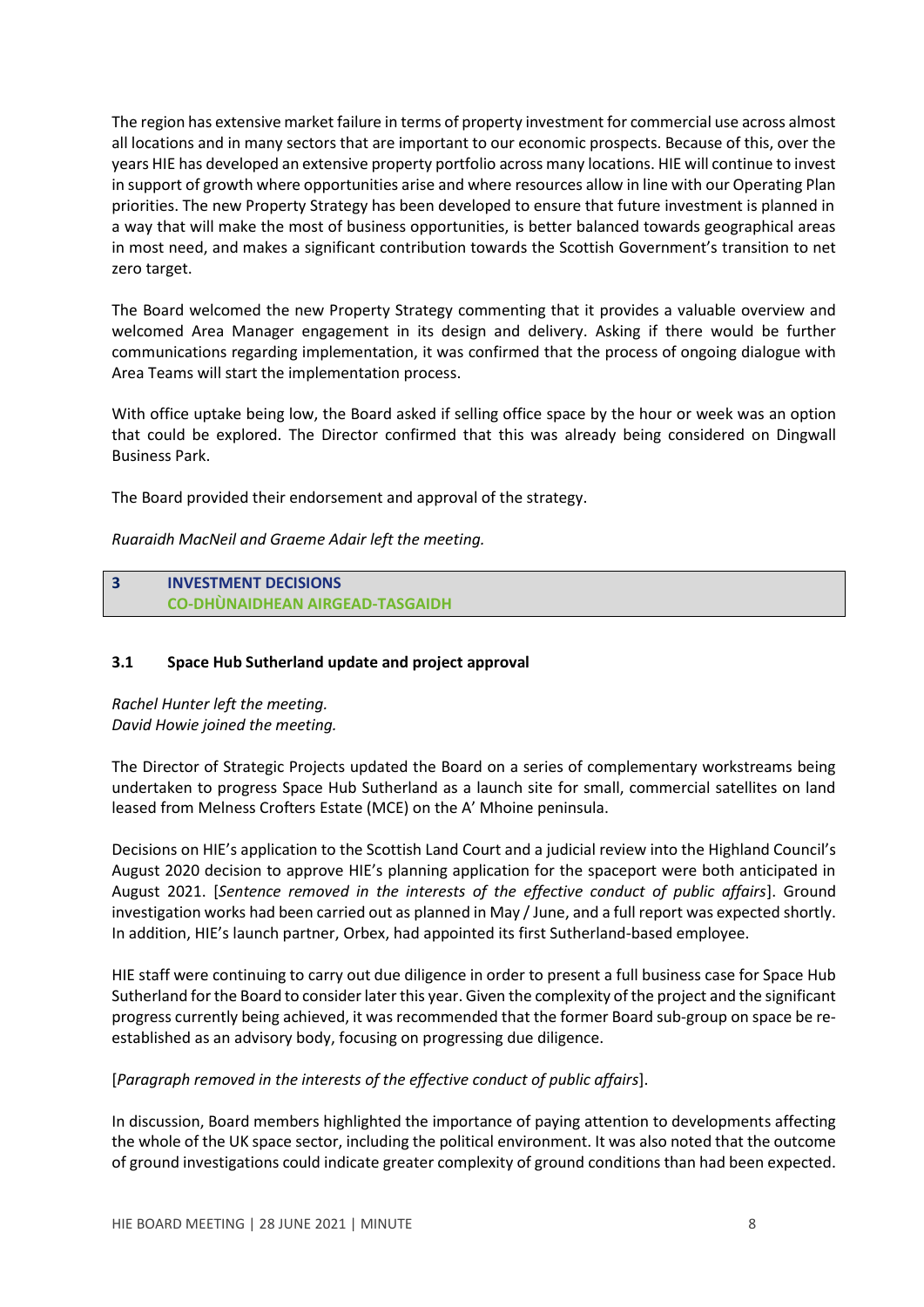The current challenge of inflation affecting materials in the UK construction sector was another factor that could lead to further cost escalation.

[*Paragraph removed in the interests of the effective conduct of public affairs*].

[*Paragraph removed in the interests of the effective conduct of public affairs*].

In summing up, the Chair laid emphasis on the need to maintain focus on the project's potential to generate substantial economic benefits for the region, including high quality employment in Sutherland and Caithness, and to ensure robust and effective governance was in place.

Approval to re-establish the Board sub-group was granted, with all Board members invited to attend meetings. Terms of reference for the sub-group would be reviewed and agreed at the first meeting. [*Sentence removed in the interests of the effective conduct of public affairs*].

*David Howie left the meeting. Rachel Hunter rejoined the meeting.*

**3.2** [*Item removed in the interests of the effective conduct of public affairs*]

### **3.3 Wave Energy Scotland EuropeWave project**

The Board approved a request from Wave Energy Scotland (WES) to proceed with procurement of a €19.6m framework to deliver EuropeWave, a competitive joint pre-commercial programme for wave energy technology, based on the WES model.

WES is the project coordinator and lead procurer for the programme, acting on behalf of a buyers' group that includes the Basque Energy Agency (EVE). Funding will be split between WES, EVE and the European Commission. WES's proportion of the total funding package amounted to €3.78m and had been agreed with the Scottish Government. The collaboration is closely aligned with European Green Deal objectives and will help meet the Commission's targets of producing 100MW of ocean energy by 2025, and at least 1GW by 2030.

EuropeWave will focus on the highest priority technology areas to accelerate the development of wave energy by funding research and development to design, develop and demonstrate cost-effective converter systems capable of producing clean electricity in harsh and unpredictable ocean environments. It will also provide a structured approach to foster openness, collaboration and risk-sharing between the public sector and technology developers.

In order to meet project deadlines, including those dictated by seasonal weather conditions, it was noted that the Board had approved this project by email before today's meeting.

| $\sqrt{ }$ | <b>UPDATES</b>         |
|------------|------------------------|
|            | <b>CUNNTASAN AS UR</b> |

### **4.1** [*Item removed in the interests of the effective conduct of public affairs*]

### **4.2 Cairngorm**

*Belinda Oldfield left the meeting, having declared a third-party interest.*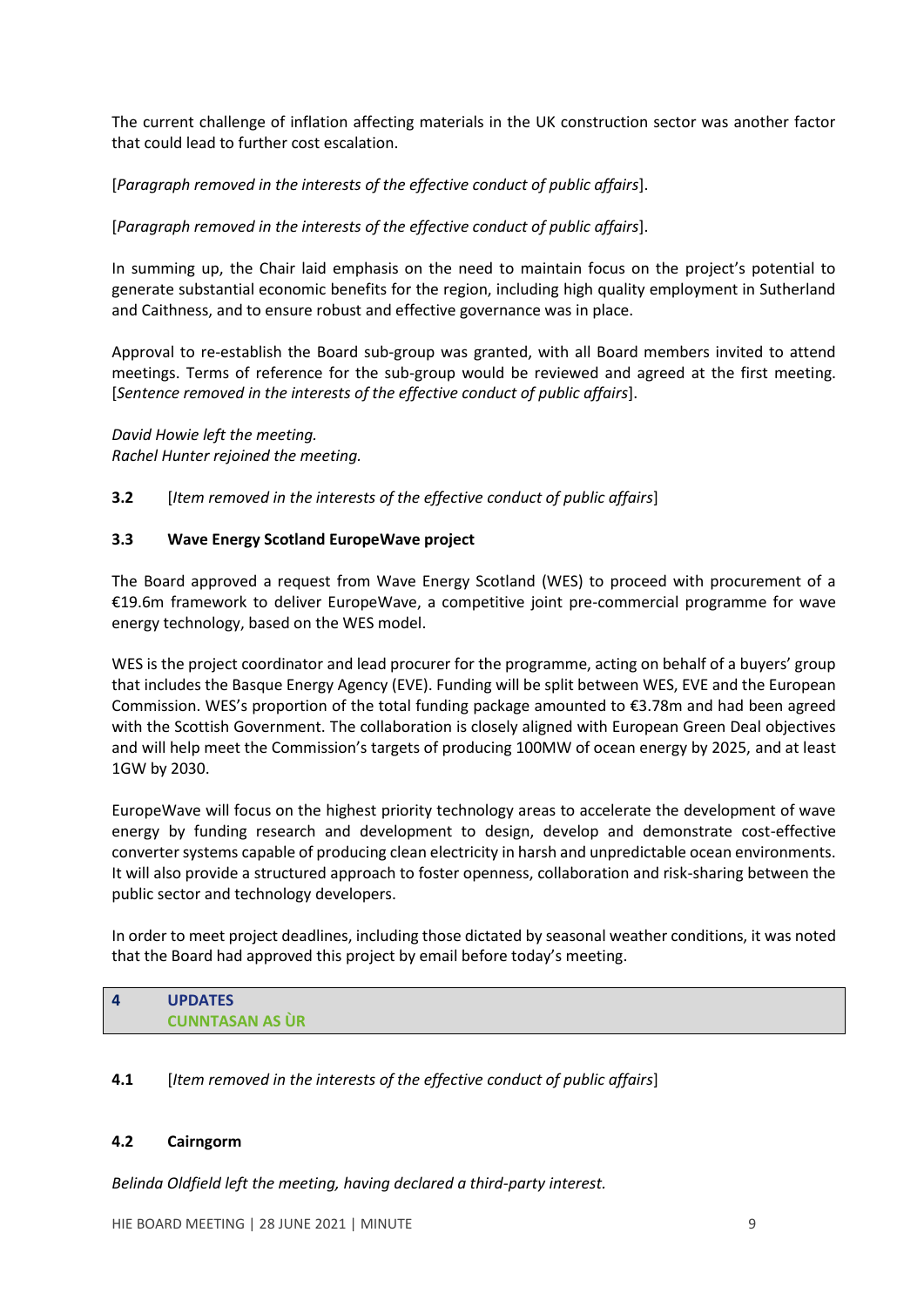## *David Oxley left the meeting due to another commitment Dave MacLeod and James Palmer joined the meeting*

The Director of Communities and Place introduced a paper to update the Board on progress with several related workstreams at Cairngorm, including major engineering works that are underway to strengthen the viaduct for the funicular railway and enable this service to be reinstated.

While the funicular reinstatement works were making good progress, [*Sentences removed in the interests of the effective conduct of public affairs*].

## [*Paragraph removed in the interests of the effective conduct of public affairs*].

In detailed discussion, Board members recognised that funicular reinstatement was the highest priority within the FBC, but emphasised that other projects that had been approved as high priority investments remained important to the future success of Cairngorm. Staff should consider carefully the potential to reprogramme these priorities, including phasing delivery over a longer time period, rather than excluding them from the programme.

The Board noted that refurbishment of the Ptarmigan facility at the top of the funicular, which all agreed was vital to deliver a high quality customer experience, could potentially be funded through HIE's grantin-aid budget. It was agreed that this option would be discussed by the Cairngorm sub-group, then brought back to the next Board meeting, along with recommendations on how best to manage pressure on other priority investments and continue to implement the FBC.

In other matters, the Board welcomed publication of the Cairngorm masterplan on 11 June. It was noted that a programme of stakeholder engagement to advance delivery of the masterplan objectives was about to start, including discussion at the next meeting of the new Cairngorm Advisory Group on 26 August.

Tim Hurst, Managing Director of Wave Energy Scotland, had been confirmed as the new HIE appointee to the board of operating company Cairngorm Mountain (Scotland) Ltd (CMSL). Revised key performance indicators had been agreed with CMSL and were included in the Board paper.

## [*Paragraph removed in the interests of the effective conduct of public affairs*].

It was agreed that the Board would receive an update covering legal matters at a future meeting. The Chair thanked the Director and the Cairngorm team for their report.

*Dave MacLeod and James Palmer left the meeting Belinda Oldfield rejoined the meeting.*

### **4.3 Progress on key business transformation activity**

### *Audrey MacIver joined the meeting.*

HIE staff delivered a presentation describing progress with a range of complementary workstreams to deliver business transformation. Key measures included greater resource being assigned to priority areas such as net zero, energy, tourism and population, the creation of the Service Delivery directorate, and implementation of MyHIE as an online platform to improve productivity and customer service and enable HIE to gather and obtain best value from data.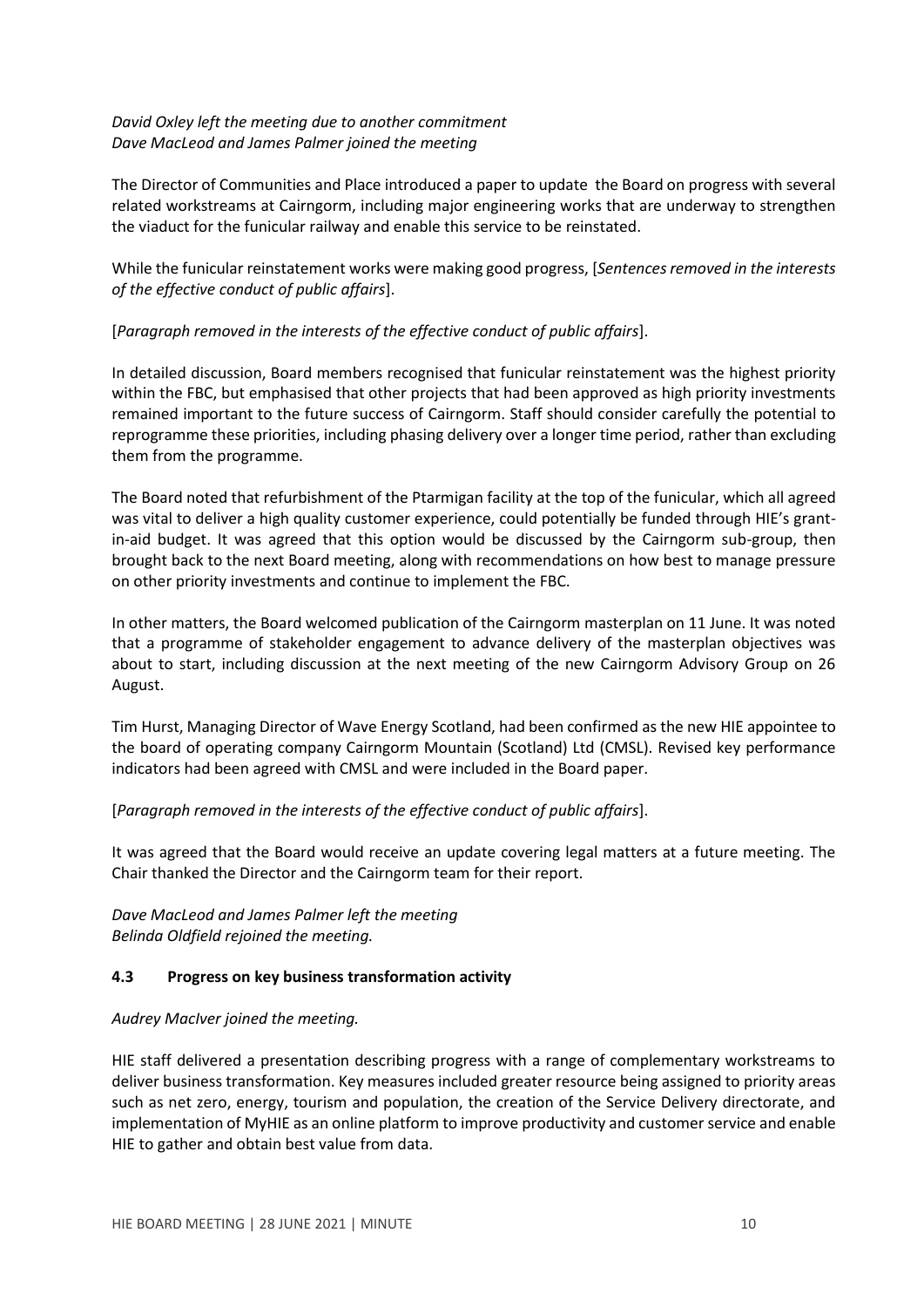While the Board welcomed the update, members felt that the subject deserved fuller consideration, with greater opportunity for Board discussion and input. It was agreed that a dedicated session would be arranged for the range of planned activities to be explored in greater depth and to enable Board members to participate fully in shaping business transformation to benefit HIE and its customers.

*Audrey MacIver left the meeting.*

#### **4.4 Tourism**

The Director of Service Delivery presented a paper from the HIE's Head of Tourism, setting out issues currently impacting tourism at national and regional levels, and outlining HIE's guiding strategy and ambitions for the sector, including new and enhanced support for businesses and communities. This update had been requested followed discussion of HIE's plans to support the recovery and future sustainable growth of the tourism sector that had taken place at the April Board meeting.

It was clear that 2021-22 and beyond would remain challenging for the tourism sector, with businesses and communities across the region required to manage uncertainty and respond to the different visitor scenarios. Issues facing the sector include a prolonged absence of overseas visitors and continually changing operating conditions, which would be dependent on the speed and success of COVID-19 vaccine rollout and easing of lockdown and social distancing measures.

Area teams were working with partners to support and deliver tourism planning, management and development locally. At national level, Scotland Outlook 2030 remained the core strategy for tourism in Scotland and HIE was engaged in the work of the Scottish Tourism Emergency Response Group to develop a two-year national recovery plan founded on the recommendations of the Scottish Tourism Taskforce. Proposals had also been submitted for consideration as part of the forthcoming Programme for Government.

Over the medium to long term, tourism will continue to provide a vital contribution to the economy of the region and its communities and HIE will focus on ensuring that the sector is able not only to recover, but also to change and adapt successfully to the new emerging visitor market. Key themes for HIE's engagement with the sector include: transition to net zero; community-led tourism; outdoor and adventure tourism; fair work; graduate placements, and quality. The agency will also work to influence strategic issues affecting the sector, such as transport, accommodation and workforce challenges.

This will mean working with the sector and the communities of Highlands and Islands to retain key tourism assets across the region, develop new visitor experiences and invest in the quality and unique tourism experiences, and set out the distinct contribution Highlands and Islands will make to Scotland Outlook 2030.

The Board welcomed the update, however members emphasised that the scale of the challenge facing the sector remained enormous, with businesses currently focusing on short-term survival before attention can be paid to longer-term investments and ambitions, including net zero. The Chair endorsed this view and encouraged HIE staff to continue to work to influence national strategy to support resilience in the sector.

As a follow-up, it was agreed that staff would provide Board members with a clear and concise summary of current and planned investment to support tourism across the Highlands and Islands.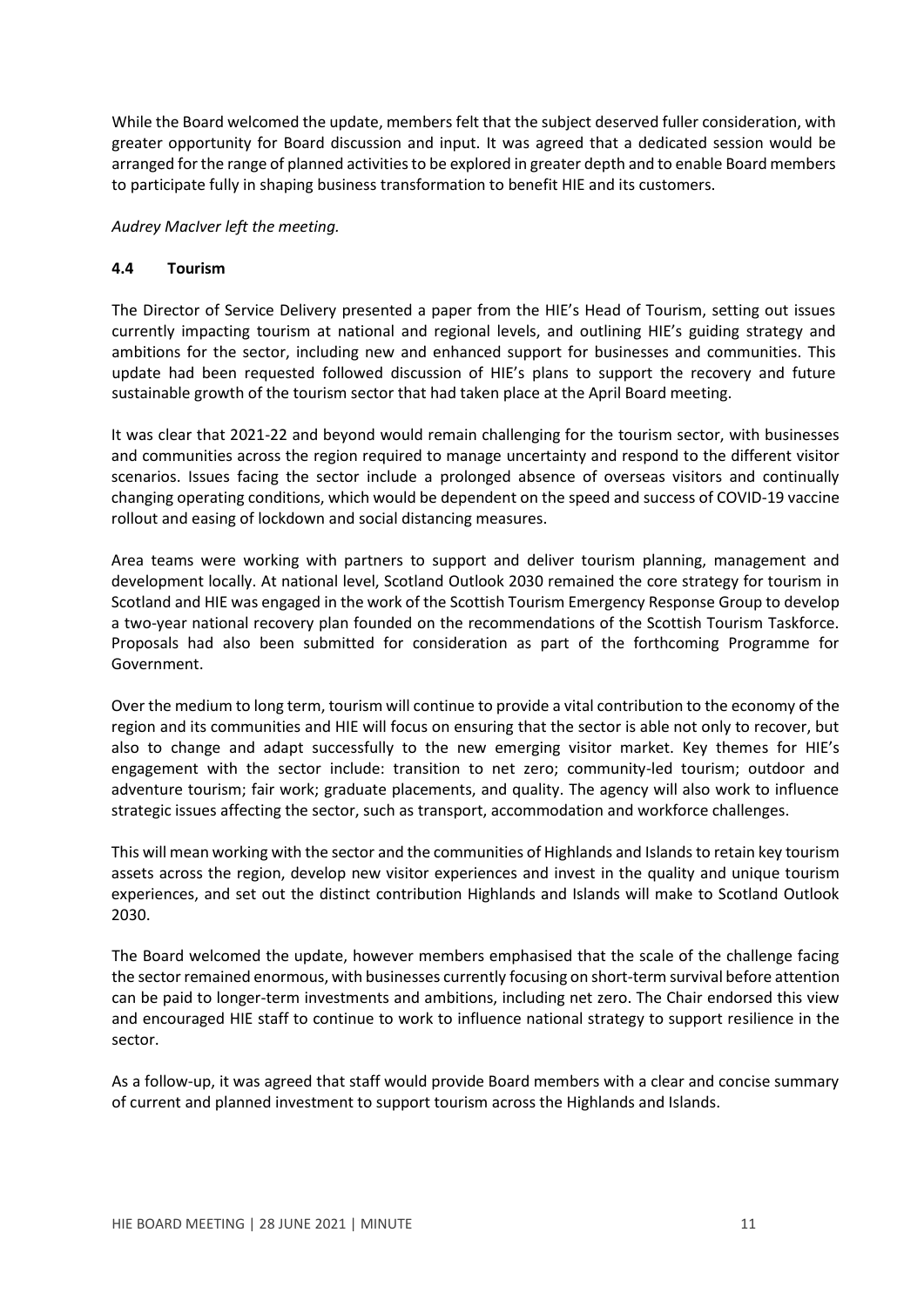### **4.5 Space sector**

The Director of Strategic Projects provided an update on various projects to develop the space sector, which is acknowledged as a key opportunity for the region. With Space Hub Sutherland having been the subject of an earlier paper, the update focused on plans to develop satellite launch sites in Shetland, the Outer Hebrides and Argyll.

At national level, industry liaison group, the Scottish Space Leadership Council, is developing a Scottish space strategy, to be delivered in conjunction with the Scottish Government through the newly-formed Scottish Space Group. Scottish Enterprise has identified space as one of seven national programmes and HIE was engaged in its development, with the Director of Strategic Projects designated as national lead for launch.

## **4.6 Ferries update**

## *Nicholas Sobey joined the meeting.*

The Senior Policy Manager, Transport, presented a briefing for Board members on recent major disruption on the ferry network operated by Caledonian MacBrayne (CalMac), highlighting economic impacts affecting tourism, freight and wider business operations and development projects. The briefing also covered investment plans for the next 10 years by Transport Scotland and Caledonian Maritime Assets Ltd (CMAL), which owns the ferries, harbours and infrastructure.

Board members engaged in detailed discussion on this subject, acknowledging that, while HIE had no direct role in ferry services, it could and should seek to influence policy and investment that could have significant impact on island economies and communities. Members expressed the view that greater investment was required to retain and attract population to all of Scotland's islands, especially young people, and to support investment by island-based businesses that play a vital role in Scotland's rural economy.

It was agreed that the briefing paper should be developed into a report that HIE would submit to the Scottish Government, stressing the need for investment and the wider economic benefits that depend on efficient and modern ferry services with sufficient capacity to meet the needs of islands. Angus Campbell offered to support HIE staff in developing this report.

The Chair thanked the Senior Policy Manager for a very informative paper.

*Nicholas Sobey left the meeting.*

# **5 ITEMS FOR INFORMATION CUSPAIREAN AIRSON FIOSRACHADH**

### **5.1 Approvals list January – March 2021**

The latest quarterly approvals list was noted for information and will be published on the HIE website.

### **5.2 Minutes of Remuneration Committee approved at the meeting on 17 June 2021**

- **5.2.1 Minute of Remuneration Committee 19 March 2021**
- **5.2.2 Minute of Remuneration Committee 29 March 2021**